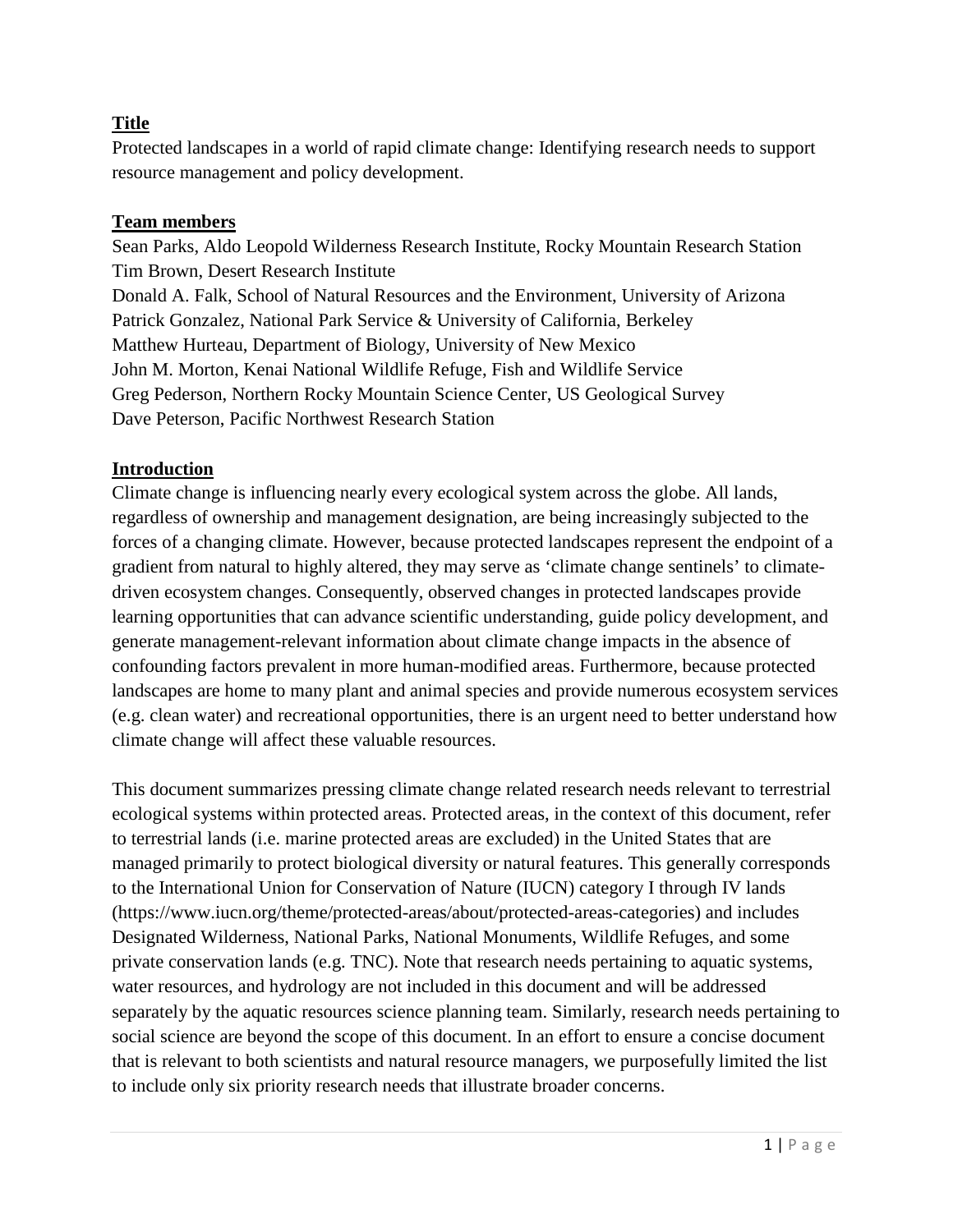## **Critical research needs relevant to protected landscapes**

- *Can protected areas serve as refugia and stepping stones for organisms shifting in response to climate change?*
- As the climate warms, the geographic ranges of plants and animals are expected to shift in order to maintain the climatic conditions to which they are adapted. In fact, such shifts are already apparent (Parmesan and Yohe 2003). Indeed, many scientific studies have been conducted aimed at (1) predicting the geographic ranges of organisms in future decades (Bocedi et al. 2014), (2) identifying the demographic processes involved that serve as mechanisms of range shifts (e.g. mortality, dispersal, and recruitment) (Wilcove 2008, Santini et al. 2016), (3) predicting the speed of potential range shifts compared to the velocity of climate change (Loarie et al. 2009), and (4) identifying the factors that may facilitate or impede range shifts over mixed landscapes (Dobrowski and Parks 2016).
- Protected landscapes often contain high biodiversity and species of special concern. However, they are also often geographically limited areas nested within more complex landscapes of unprotected lands that are not immune from the effects of climate change (Monahan et al. 2016). Moreover, few studies have focused specifically on protected areas and the unique role they may play in climate change adaptation (although see Murphy et al. 2010). Therefore, scientific studies specifically focused on protected areas and whether they can serve as refugia and stepping stones for organisms shifting in response to climate change are necessary. These studies should explicitly incorporate mechanisms of range shifts (e.g. mortality, competition, and ability to disperse), climate change velocity, and factors that facilitate and inhibit movement among protected areas (e.g. landscape fragmentation and climatic connectivity).
- *How are disturbance regimes (i.e. fire, insects, and pathogens) expected to respond to a changing climate? How will these changes influence vegetation composition and structure in protected areas?*
- Disturbance regimes such as wildland fire, insect outbreaks, and pathogens will undoubtedly experience changes in frequency, intensity, severity, and seasonality as the climate warms. Some of these changes are already evident. For example, increases in fire season length and annual area burned have been attributed to climate change (Jolly et al. 2015, Abatzoglou and Williams 2016). Due to warming winter temperatures, certain beetle species are now able to complete their life cycle in one year compared to two years, resulting in high rates of population growth (Bentz et al. 2010); increased water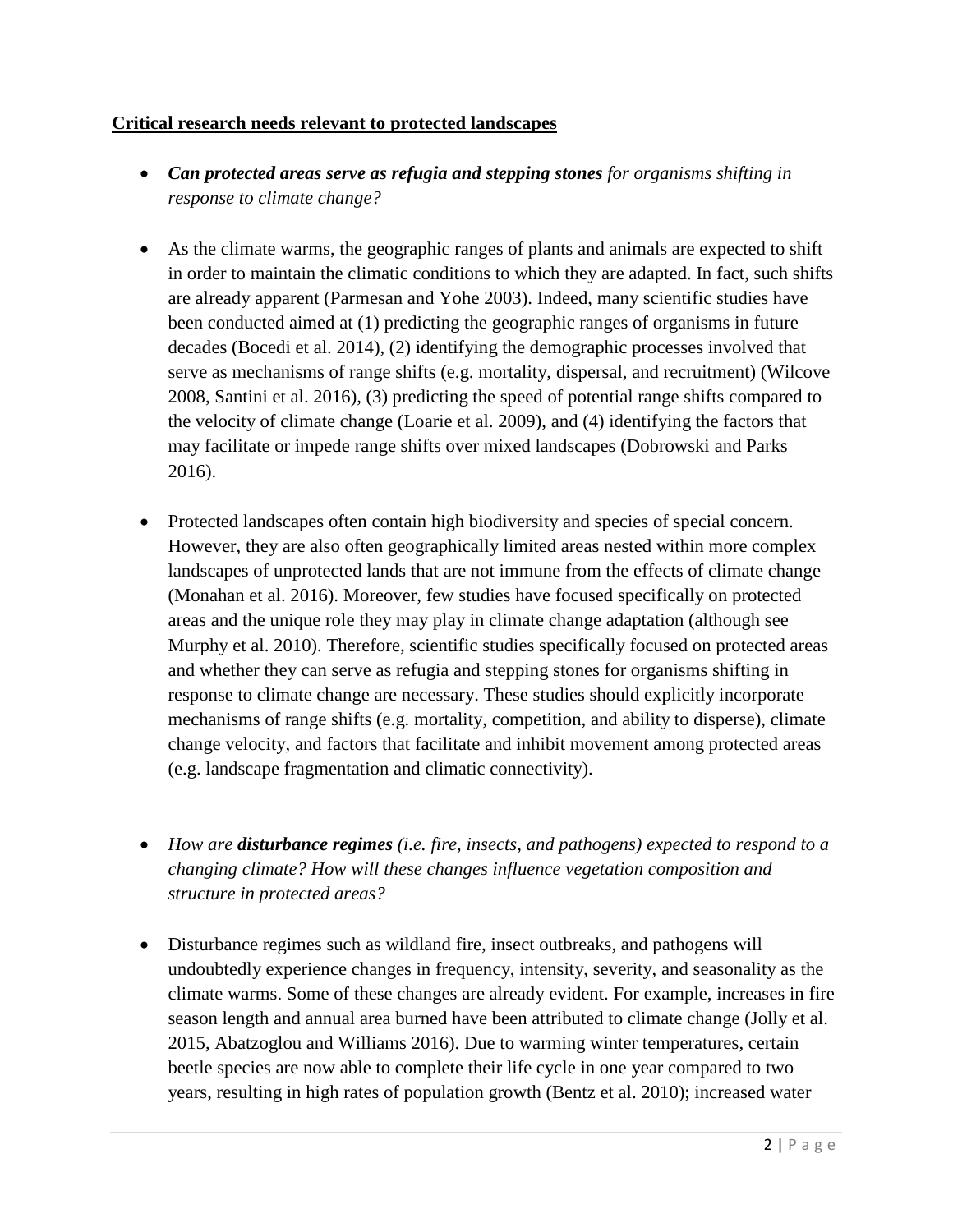stress also increases host susceptibility (Allen et al. 2010). Some research also suggests that the effects of insects and pathogens will have a stronger effect on forest composition and structure than the direct effects of climate change (Dukes et al. 2009). Simply put, vegetation composition and structure within protected areas will be strongly influenced by climate-induced changes to disturbance regimes.

- Pathogens may also affect the herbivores that help structure vegetation communities through selective grazing, browsing, seed transmission, and fertilization (nutrient feedback). Climate generally affects the health of animals either directly (e.g. thermalneutral zone, heat stress) or, more often, indirectly by influencing the agents, vectors, and ecosystems with which animals live and interact (Murray et al. 2010, Kutz et al. 2012, Hueffer et al. 2013). The responses of disease agents to specific climate changes, however, are difficult to predict. Multiple, differential population changes may be reflected in changing biotic-abiotic interactions (i.e. a change in the organization of the ecosystem itself).
- Scientific studies focused on changing disturbance regimes and how they influence vegetation composition and structure should be conducted. These studies should address the frequency, intensity, severity, direct and indirect mechanisms, and seasonality of these disturbance regimes. These studies should include an assessment of short- vs. longterm impacts. In the short-term, for example, fire severity may increase in some forested systems as fire weather becomes more extreme, whereas in the long-term, fire severity may decrease as plant communities that are more suitable to the emerging climate and increased fire frequency establish (Parks et al. 2016). Short vs. long-term impacts to vegetation composition and structure relating to insects and pathogens are also expected and should be studied. The severity of the disturbance may influence post-disturbance successional trajectories and should be evaluated (e.g. Coppoletta et al. 2016). Interactions between disturbances (e.g. fire and bark beetle) should also be considered. Mechanistic, process-based landscape models (e.g. Fire BGC and LANDIS-II) could play a role in anticipating many of these responses (Keane et al. 2015).
- *How will climate change induced range shifts of invasive species influence protected landscapes?*
- Invasive organisms are a major threat to native flora and fauna (McKinney and Lockwood 1999), and once established, are extremely difficult to remove (Allendorf and Lundquist 2003). Invasive organisms have a myriad of pathways to negatively influence native flora and fauna: competition, niche displacement, hybridization, and predation (Mooney and Cleland 2001). Invasive organisms can also dramatically alter disturbance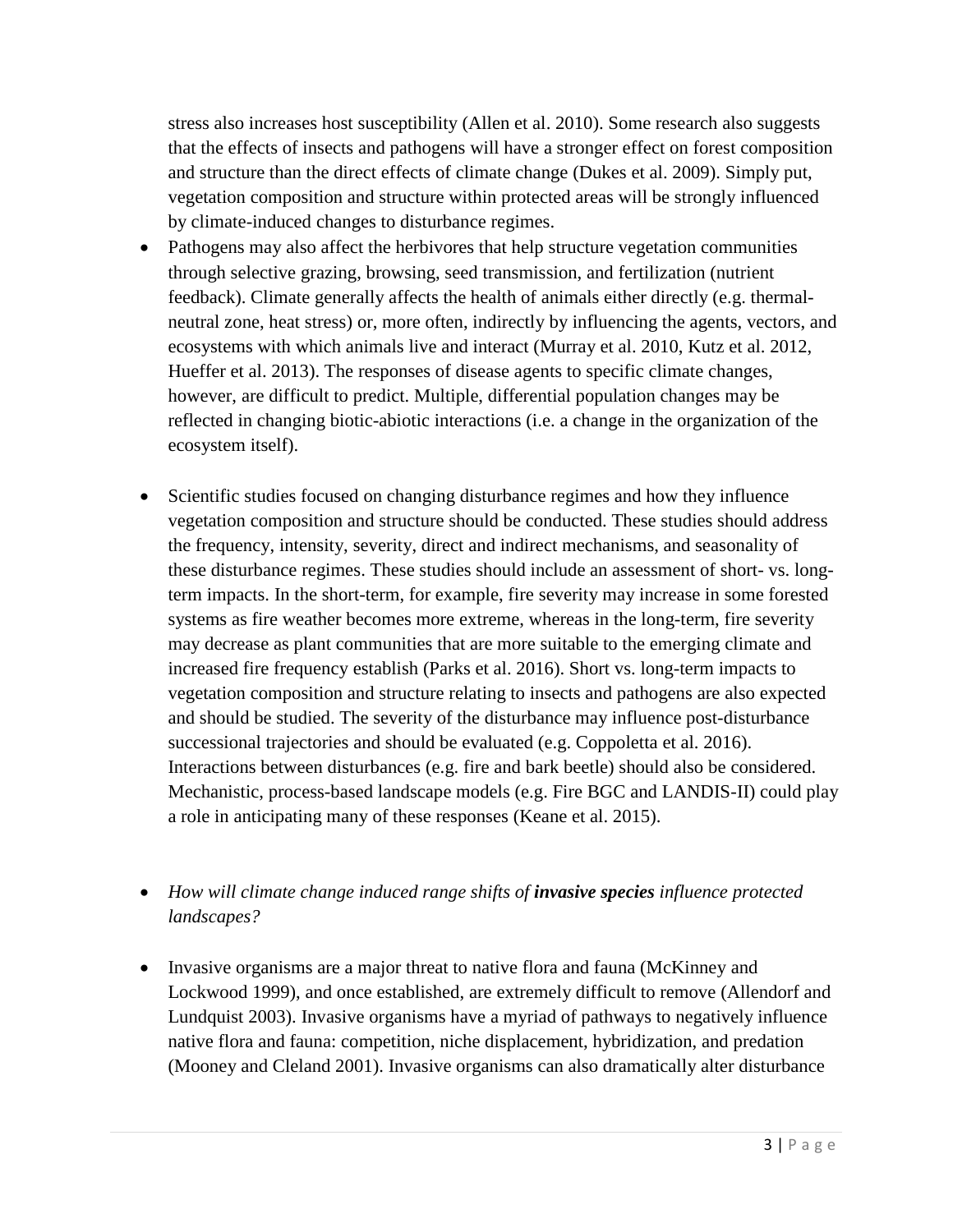regimes (e.g. fire) (Balch et al. 2013). Because protected areas are often appreciated and managed for their natural and pristine state, invasions are a major concern.

- Just as climate change may cause shifts in the distributions of native species (see research need #1), climate change also has the potential to cause shifts in the distribution of invasive organisms. Invasive organisms compound the threat faced by extant native flora and fauna by climate change alone, so gaining a better understanding of how invasive species may shift in response to climate change is essential in terms of predicting and mitigating this threat to protected areas. Furthermore, the creation of novel assemblages in a warming world is not likely to be based on a simple reshuffling of native species, but an incorporation of those that are perceived to be exotic and perhaps invasive (Morton et al. 2017). Research focused on climate-induced range shifts of invasive species, and how such shifts influence protected areas, should be conducted. This research should consider feedbacks and interactions between invasive species and disturbance regimes that, for example, have been shown to convert landscapes to alternate stable states and effectively excluded previously dominant species. This research should also evaluate the effect of shifts in the distribution of invasive annuals and the associated increases in fire likelihood in desert ecosystems that are not adapted to fire. Range shifts associated with invasive insects and pathogens should also be addressed (also see research need #2).
- *What are the tradeoffs between active (e.g. assisted migration and planting blister rust resistant pines) and passive (i.e. "hands-off") management strategies to promote climate adaptation in protected areas? What are the tradeoffs between resisting change (e.g. fire suppression) vs. facilitating or allowing change to occur in protected areas?*
- There is increasing concern that the rate at which organisms shift their geographic ranges in response to climate change is slower than the velocity of climate change (Santini et al. 2016). These concerns are intensified by climatic barriers, habitat fragmentation, and human land-uses that increase resistance to movement by organisms (McGuire et al. 2016, Dobrowski and Parks 2016), as well as exotic plants, animals, and pathogens that have been highly detrimental to native organisms (e.g. white pine blister rust; Kinloch Jr 2003). Spirited debate regarding the tradeoffs between active and passive management strategies has ensued (McLachlan et al. 2007). For example, some scientists believe that assisted migration is absolutely necessary (Schlaepfer et al. 2009), whereas others are vehemently opposed (e.g Ricciardi and Simberloff 2009). Tradeoffs between active and passive management approaches are apparent (e.g. local extinction vs. introduction of invasive organisms, respectively). Consequently, a detailed review is necessary specifically pertaining to protected areas concerning the ecological consequences of active vs. passive management strategies to climate adaptation. This review does not need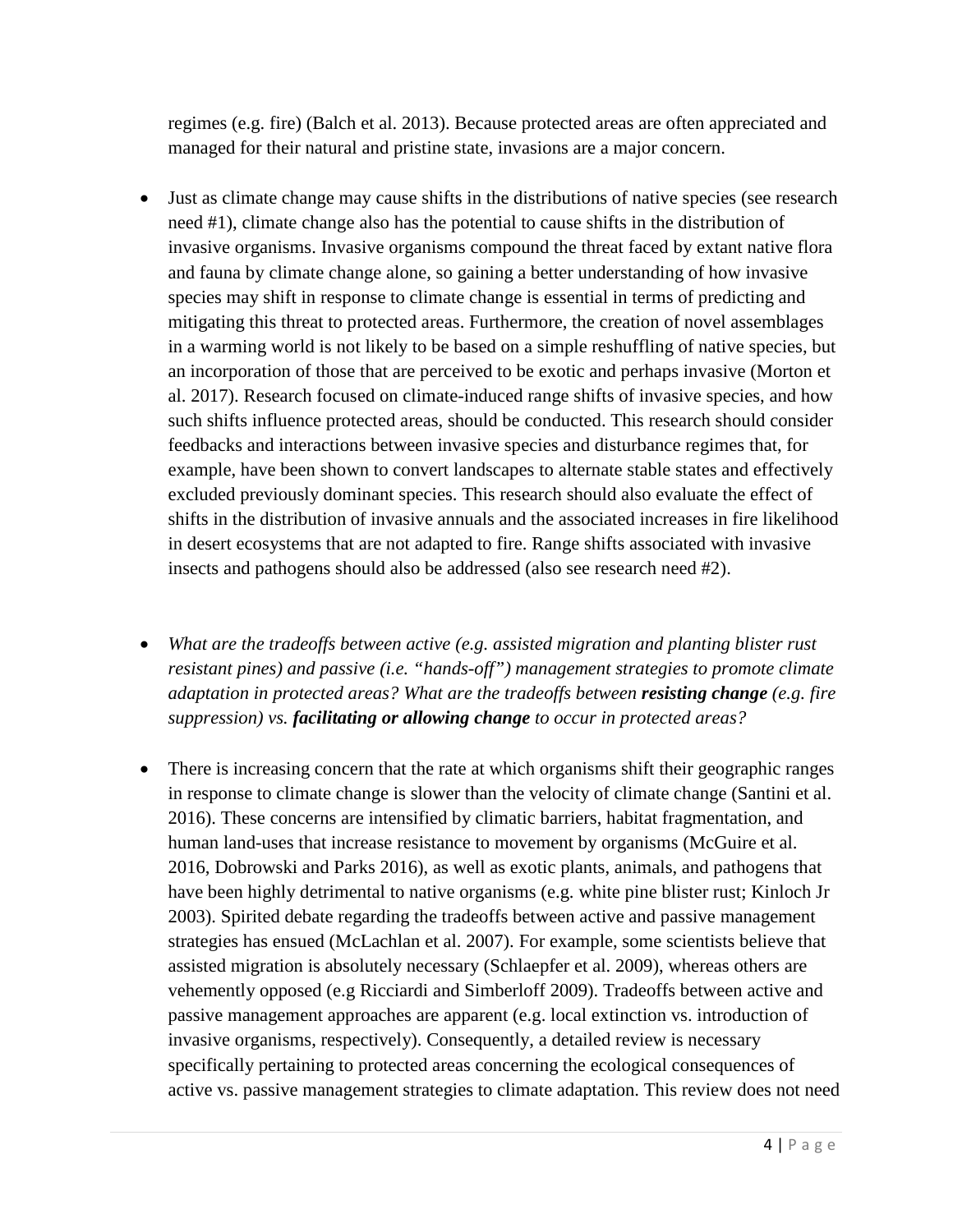to address ethical or legal issues since climate change was not considered when most protected area networks were authorized (e.g. the Wilderness Act of 1964).

- Natural disturbances (specifically, wildland fire) are often suppressed in protected areas. Such disturbances are often considered catalysts of change (Gonzalez et al. 2010) and are essential, especially under a changing climate, to keep post-disturbance vegetation and successional trajectories are in equilibrium with the emerging climate (Millar et al. 2007). Although disequilibrium dynamics are natural and expected under a changing climate (Svenning and Sandel 2013), resisting change via activities such as fire suppression further escalates and compounds disequilibrium between plant communities and climate. A high degree of disequilibrium is generally considered undesirable and may result in more severe disturbances (e.g. wildland fire, insect-induced mortality) than would have otherwise occurred had previous fires not been suppressed. An alternative has been suggested in which wildland fire is not suppressed, thereby allowing change to naturally occur and promoting equilibrium between plant communities and climate (Calkin et al. 2015, Parks et al. 2016). Scientific studies and reviews are necessary to quantify and understand the tradeoffs associated with resisting change, allowing change, and perhaps even facilitating change to occur in protected areas. These studies should consider incorporating the use of prescribed fire (i.e. facilitating change) and the legacy of past fire suppression.
- *How will climate change affect carbon storage within protected landscapes? How do altered patterns of productivity and disturbance affect carbon dynamics in protected areas?*
- The effects of changing climate on carbon storage will not only vary as a function of the direction and magnitude of changes in climate, but also from associated changes to disturbance regimes. For example, in forested systems, the fundamental niche for mature trees is typically larger than for juvenile individuals; this could impact the ability of forests to regenerate under a changing climate (Liang et al. 2017). In the absence of disturbance, reduced tree regeneration will be less influential on carbon dynamics in the near-term (Liang et al. 2017). However, increasing disturbance frequency could fundamentally alter carbon dynamics. In drought-prone areas, higher temperatures are likely to increase the frequency of drought-induced tree mortality, leading to reduce carbon uptake (Allen et al. 2015, Schlesinger et al. 2015). The area burned by wildfire is projected to increase with changing climate, potentially reducing the amount of carbon stored in natural systems. Carbon storage could be further reduced if the interaction between climate change and disturbance regimes results in less carbon dense vegetation types (Hurteau and Brooks 2011, Westerling et al. 2011).
- While the potential for climate- and disturbance-driven reductions in carbon storage exists, our ability to project future carbon dynamics is limited in part by the spatial scale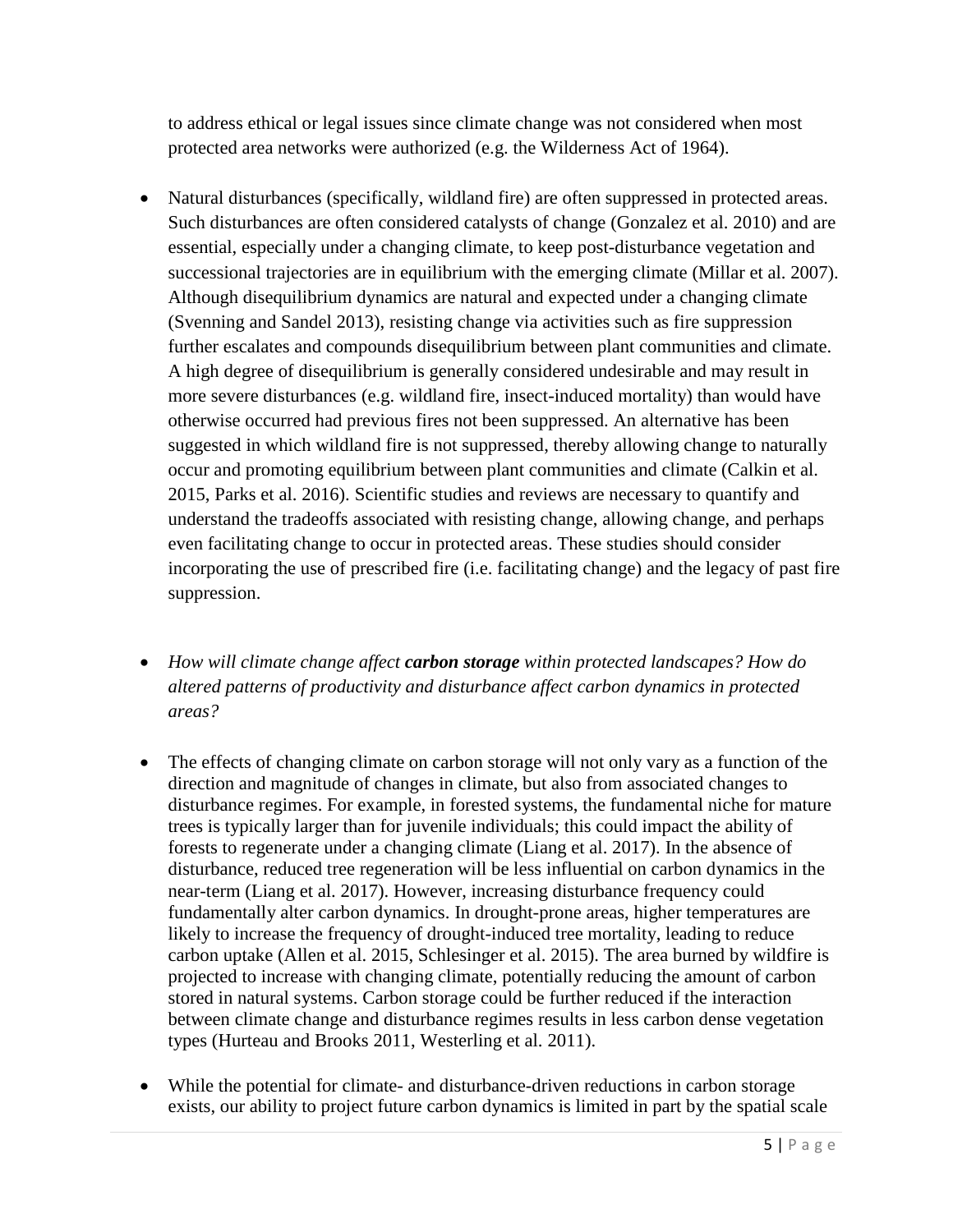(i.e. the resolution) of projected climate data. These data do not account for potential climate refugia that can result from topographic variability; an attribute of many protected landscapes. Additionally, the area impacted by climate-driven changes in disturbance regimes is likely to increase (see research need #2). Thus, sustaining current rates of carbon uptake may not be realistic in many systems without active management, such as planting climate-adapted species (see research need #4), which is highly controversial in protected landscapes. Improving our ability to model these systems requires an empirical understanding of the physiological tolerances of species targeted for assisted migration and the ecological consequences of moving species. Given that many protected areas allow natural disturbances (e.g. wildland fire) to occur, that protected landscapes can serve as a valuable laboratory for better understanding carbon dynamics under a warming climate and changing natural disturbance regime.

- *What factors will govern the resilience of populations and communities in protected landscapes? When resilient capacity is exceeded, will the resulting ecological change result in altered and degraded ecosystems, or novel systems better adapted to emerging conditions?*
- All populations, communities, and species have some degree of resilience to environmental change and perturbation – else they could not exist in a non-stationary world. However, the pace, magnitude, and pervasiveness of environmental change, particularly in Earth's climate system, is posing novel challenges to managers of parks and protected landscapes. Despite the assumption that these areas are to some extent insulated from anthropogenic change, a changing world has reached the boundaries of even our most iconic protected landscapes. How they will respond ecologically is thus a central concern for coming generations of land managers (Millar and Stephenson 2015, Falk and Millar 2016).
- The first line of defense for any population is to *resist* change (Millar et al. 2007). Thickbark trees can resist moderate fire effects; wildlife with broad environmental tolerance can wait out periods of unfavorable climate or reduced resource availability; droughttolerant plants can survive and grow through climate episodes that would be lethal to other species. All of these are mechanisms for persistence of established individuals and populations. In some protected areas, such as Sequoia National Park, the persistence of individual organisms is central to the identity of the park and thus a primary management concern.
- When resistance is overcome and mortality occurs, the population-level response is *recovery*, the recruitment of new individuals to replace those that have been lost. This often occurs following disturbance events such as fires or insect outbreaks, but recovery is also important following episodes of drought-related mortality, disease, overgrazing,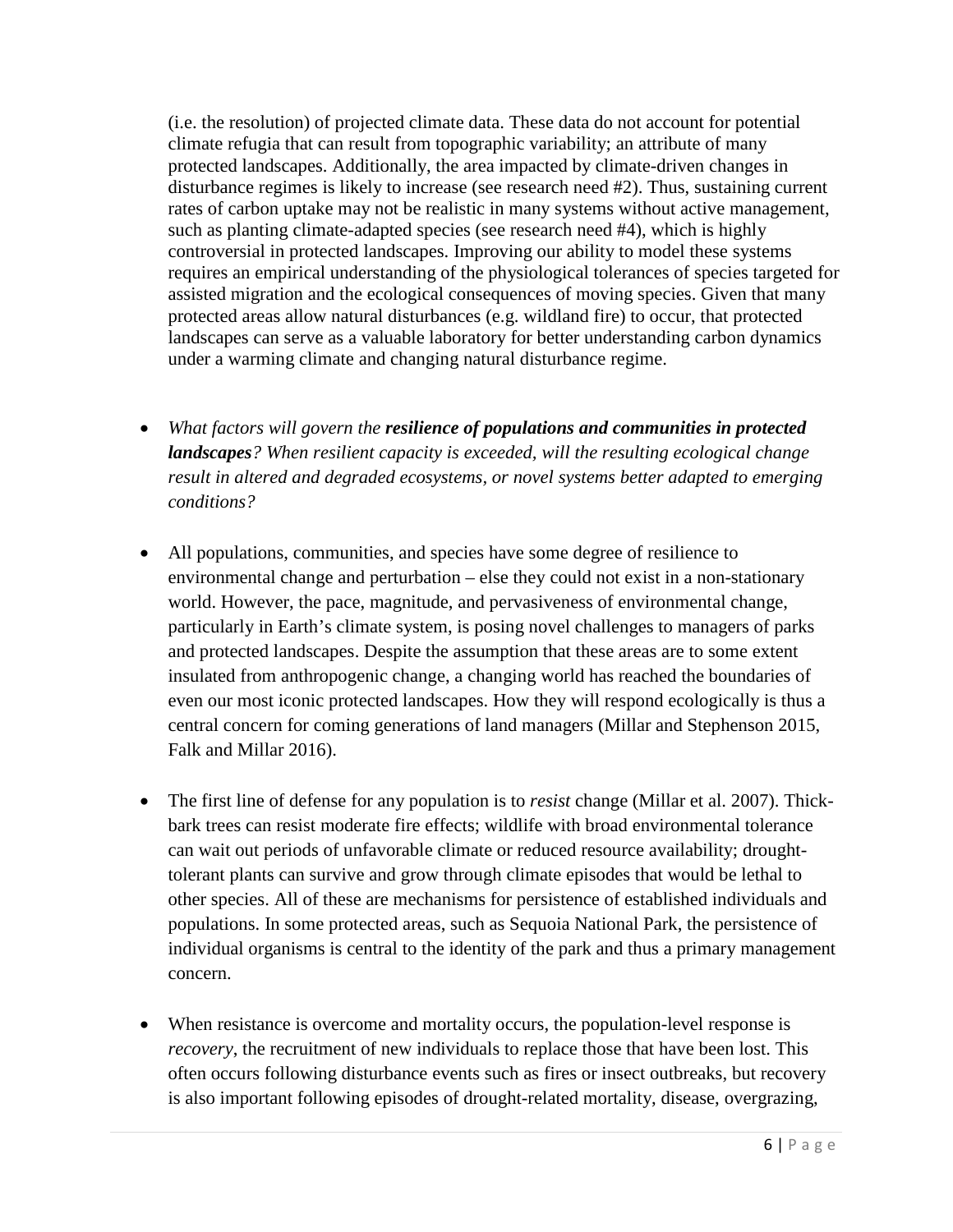recreation-related erosion, and other disturbances. Recovery is primarily a populationlevel process leading over successional time to a community that bears some resemblance to the pre-disturbance condition (O'Connor et al. 2014). The recovery over time of burned areas across a range of severity is a common example of recovery processes in parks and protected areas.

• Under extreme conditions, both resistance and recovery potential are overcome, and the ecosystem begins to *reorganize* into a new configuration (Falk 2013). This response is sometimes referred to as a "tipping point", but reorganization is a natural process that occurs when climate, disturbance, and biota exceed interactive limits that favor a new state (Suding et al. 2016). For example, following severe forest wildfire in many U.S. parks and protected areas, many ecosystems are not returning to forest (recovery) but rather converting to shrubland or grassland states. These biome conversions can be highly persistent, and are reinforced by altered climate, invasive species, and anthropogenic disturbance (Falk 2017). Protected areas that have experienced major ecosystem type or biome conversions will present a new face to the public, and new challenges to managers. Translating resilience ecology into protected area management will require new criteria for evaluating sustainable land management (Falk 2016).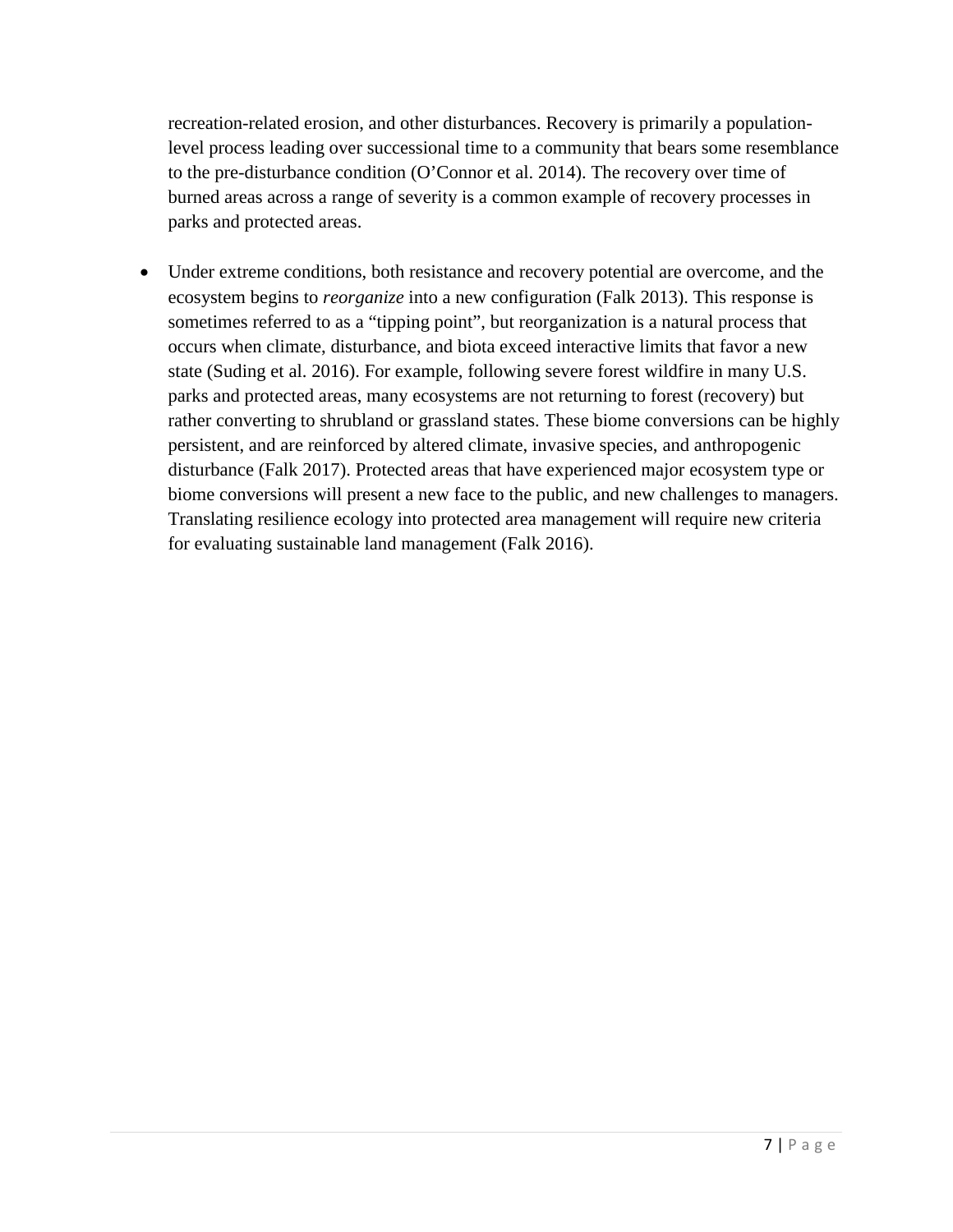### **References**

- Abatzoglou, J. T., and A. P. Williams. 2016. Impact of anthropogenic climate change on wildfire across western US forests. Proceedings of the National Academy of Sciences:201607171.
- Allen, C. D., D. D. Breshears, and N. G. McDowell. 2015. On underestimation of global vulnerability to tree mortality and forest die-off from hotter drought in the Anthropocene. Ecosphere 6:1–55.
- Allen, C. D., A. K. Macalady, H. Chenchouni, D. Bachelet, N. McDowell, M. Vennetier, T. Kitzberger, A. Rigling, D. D. Breshears, E. H. (Ted) Hogg, P. Gonzalez, R. Fensham, Z. Zhang, J. Castro, N. Demidova, J.-H. Lim, G. Allard, S. W. Running, A. Semerci, and N. Cobb. 2010. A global overview of drought and heat-induced tree mortality reveals emerging climate change risks for forests. Forest Ecology and Management 259:660–684.
- Allendorf, F. W., and L. L. Lundquist. 2003. Introduction: population biology, evolution, and control of invasive species. Conservation Biology 17:24–30.
- Balch, J. K., B. A. Bradley, C. M. D'Antonio, and J. Gómez-Dans. 2013. Introduced annual grass increases regional fire activity across the arid western USA (1980-2009). Global Change Biology 19:173–183.
- Bentz, B. J., J. Régnière, C. J. Fettig, E. M. Hansen, J. L. Hayes, J. A. Hicke, R. G. Kelsey, J. F. Negrón, and S. J. Seybold. 2010. Climate change and bark beetles of the western United States and Canada: direct and indirect effects. BioScience 60:602–613.
- Bocedi, G., S. C. F. Palmer, G. Pe'er, R. K. Heikkinen, Y. G. Matsinos, K. Watts, and J. M. J. Travis. 2014. RangeShifter: a platform for modelling spatial eco-evolutionary dynamics and species' responses to environmental changes. Methods in Ecology and Evolution 5:388– 396.
- Calkin, D. E., M. P. Thompson, and M. A. Finney. 2015. Negative consequences of positive feedbacks in US wildfire management. Forest Ecosystems 2:9.
- Coppoletta, M., K. E. Merriam, and B. M. Collins. 2016. Post-fire vegetation and fuel development influences fire severity patterns in reburns. Ecological Applications 26:686– 699.
- Dobrowski, S. Z., and S. A. Parks. 2016. Climate change velocity underestimates climate change exposure in mountainous regions. Nature Communications 7:12349.
- Dukes, J. S., J. Pontius, D. Orwig, J. R. Garnas, V. L. Rodgers, N. Brazee, B. Cooke, K. A. Theoharides, E. E. Stange, R. Harrington, and others. 2009. Responses of insect pests, pathogens, and invasive plant species to climate change in the forests of northeastern North America: What can we predict? This article is one of a selection of papers from NE Forests 2100: A Synthesis of Climate Change Impacts . Canadian Journal of Forest Research 39:231–248.
- Falk, D. A. 2013. Are Madrean ecosystems approaching tipping points? Anticipating interactions of landscape disturbance and climate change. Biodiversity and management of the Madrean Archipelago III.
- Falk, D. A. 2016. The resilience dilemma: Incorperating global change into ecosystem policy and management. Arizona Law Journal 48:145–156.
- Falk, D. A. 2017. Restoration ecology, resilience, and the axes of change. Annals of the Missouri Botanical Garden (in press).
- Falk, D. A., and C. I. Millar. 2016. The Influence of Climate Variability and Change on the Science and Practice of Restoration Ecology. Pages 484–513Foundations of Restoration Ecology. Springer.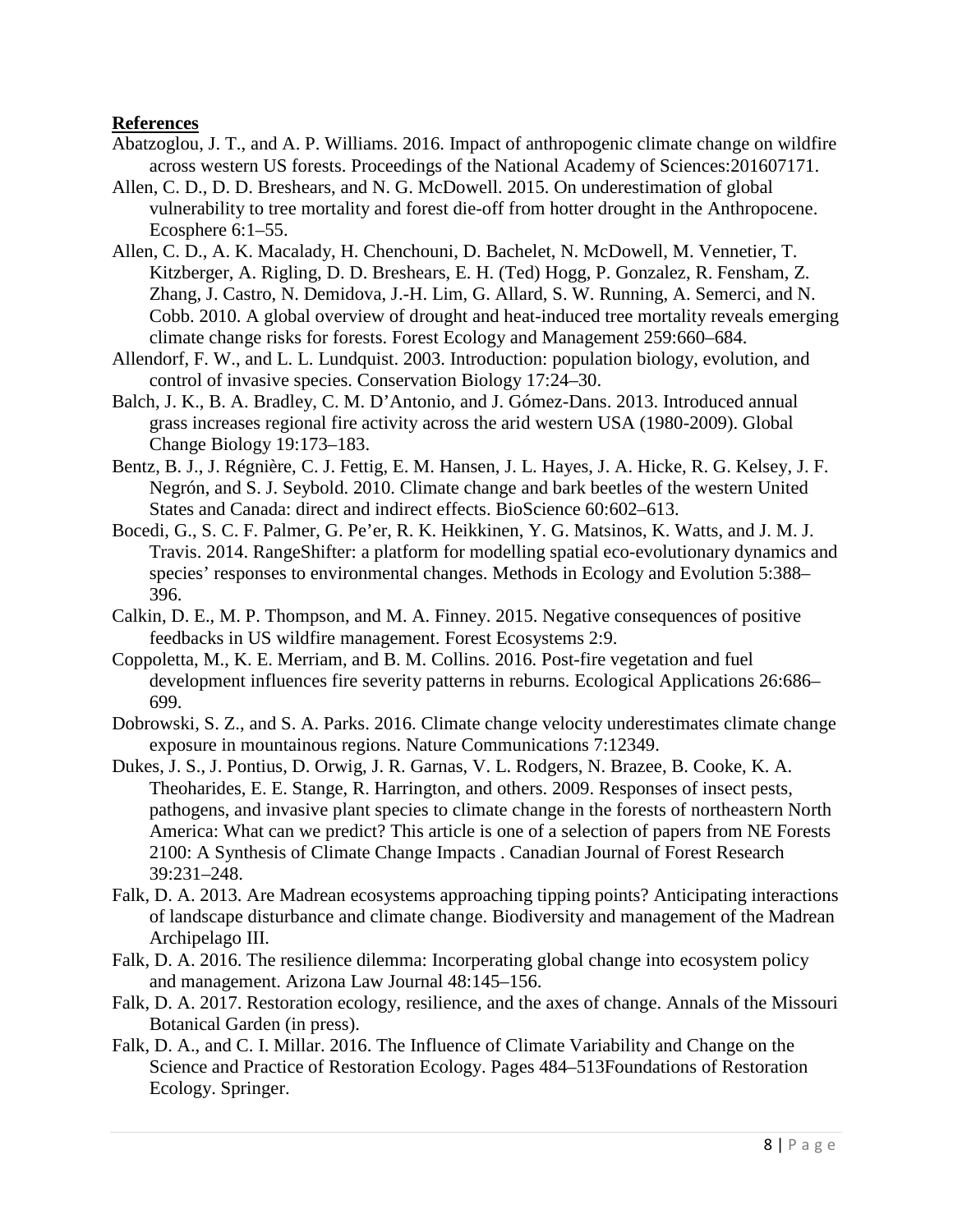- Gonzalez, P., R. P. Neilson, J. M. Lenihan, and R. J. Drapek. 2010. Global patterns in the vulnerability of ecosystems to vegetation shifts due to climate change. Global Ecology and Biogeography 19:755–768.
- Hueffer, K., A. J. Parkinson, R. Gerlach, and J. Berner. 2013. Zoonotic infections in Alaska: disease prevalence, potential impact of climate change and recommended actions for earlier disease detection, research, prevention and control. International journal of circumpolar health 72.
- Hurteau, M. D., and M. L. Brooks. 2011. Short-and long-term effects of fire on carbon in US dry temperate forest systems. BioScience 61:139–146.
- Jolly, W. M., M. A. Cochrane, P. H. Freeborn, Z. A. Holden, T. J. Brown, G. J. Williamson, and D. M. J. S. Bowman. 2015. Climate-induced variations in global wildfire danger from 1979 to 2013. Nature communications 6:7537.
- Keane, R. E., D. McKenzie, D. A. Falk, E. A. H. Smithwick, C. Miller, and L.-K. B. Kellogg. 2015. Representing climate, disturbance, and vegetation interactions in landscape models. Ecological Modelling 309:33–47.
- Kinloch Jr, B. B. 2003. White pine blister rust in North America: past and prognosis. Phytopathology 93:1044–1047.
- Kutz, S. J., J. Ducrocq, G. G. Verocai, B. M. Hoar, D. D. Colwell, K. B. Beckmen, L. Polley, B. T. Elkin, and E. P. Hoberg. 2012. 2 Parasites in Ungulates of Arctic North America and Greenland: A View of Contemporary Diversity, Ecology and Impact in a World Under Change. Advances in parasitology 79:99.
- Liang, S., M. D. Hurteau, and A. L. Westerling. 2017. Response of Sierra Nevada forests to projected climate-wildfire interactions. Global change biology (in press).
- Loarie, S. R., P. B. Duffy, H. Hamilton, G. P. Asner, C. B. Field, and D. D. Ackerly. 2009. The velocity of climate change. Nature 462:1052–1055.
- McGuire, J. L., J. J. Lawler, B. H. McRae, T. A. Nuñez, and D. M. Theobald. 2016. Achieving climate connectivity in a fragmented landscape. Proceedings of the National Academy of Sciences of the United States of America 113:7195–200.
- McKinney, M. L., and J. L. Lockwood. 1999. Biotic homogenization: a few winners replacing many losers in the next mass extinction. Trends in ecology & evolution 14:450–453.
- McLachlan, J. S., J. J. Hellmann, and M. W. Schwartz. 2007. A Framework for debate of assisted migration in an era of climate change. Conservation Biology 21:297–302.
- Millar, C. I., and N. L. Stephenson. 2015. Temperate forest health in an era of emerging megadisturbance. Science 349:823–826.
- Millar, C. I., N. L. Stephenson, and S. L. Stephens. 2007. Climate change and forests of the future: managing in the face of uncertainty. Ecological Applications 17:2145–2151.
- Monahan, W. B., A. Rosemartin, K. L. Gerst, N. A. Fisichelli, T. Ault, M. D. Schwartz, J. E. Gross, and J. F. Weltzin. 2016. Climate change is advancing spring onset across the U.S. national park system. Ecosphere 7:e01465.
- Mooney, H. A., and E. E. Cleland. 2001. The evolutionary impact of invasive species. Proceedings of the National Academy of Sciences of the United States of America 98:5446–51.
- Morton, J. M., D. Reid, D. Beach, and D. Clark. 2017. Novel community and trophic assemblages in the northwest boreal region. Page *in* A. L. Robertson, A. P. Rockhill, D. R. Magness, D. Reid, J. DeLapp, P. Burton, E. Schroff, V. Barber, and C. Markon, editors. Drivers of landscape change in the northwest boreal region of North America: Implications